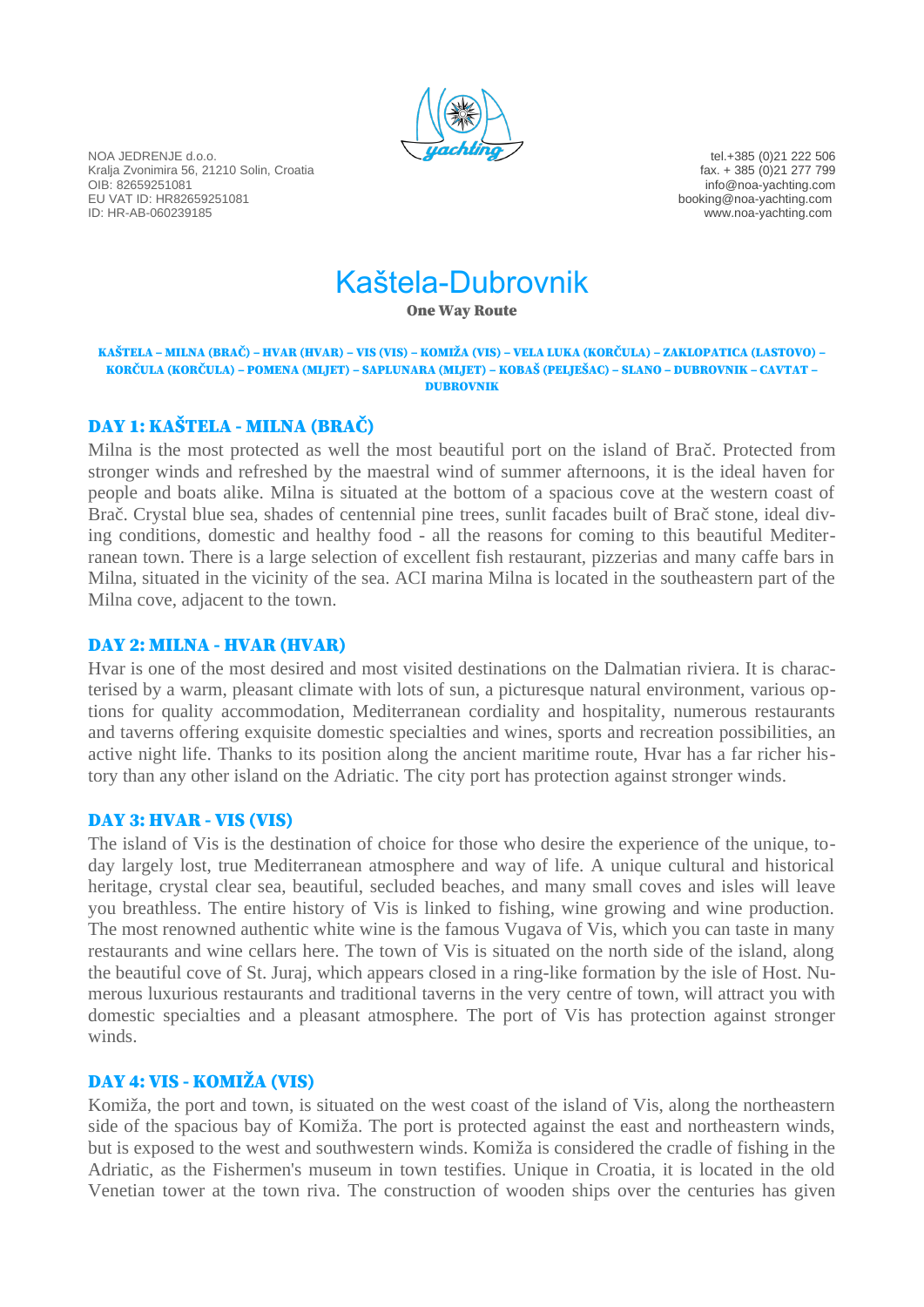

NOA JEDRENJE d.o.o.<br>Kralia Zvonimira 56, 21210 Solin, Croatia entre and the state of the state of the state of the state of the state of the state of the state of the state of the state of the state of the state of the sta Kralja Zvonimira 56, 21210 Solin, Croatia<br>OIB: 82659251081 EU VAT ID: HR82659251081 booking@noa-yachting.com

info@noa-yachting.com www.noa-yachting.com

birth to the "*falkuša*", a fishing ship endemic to Komiža, unique in the world for its specific build and sails.

# DAY 5: KOMIŽA - VELA LUKA (KORČULA)

The area of Vela Luka on the island of Korčula bears archaeological evidence of habitation as early as the Old Stone Age - 20,000 B.C. To the present day, the Illyrians, Romans and Slavic peoples have all left their marks on this soil; with the Vela Luka of today blossoming since the 18th century to the present day. The town of Vela Luka is located at the end of a bay 9,2km long, offering excellent shelter from the elements. Trips are organised many times a day from here, to the many surrounding islands, including the well-known Proizd and Ošjak.

## DAY 6: VELA LUKA - ZAKLOPATICA (LASTOVO)

Zaklopatica is a cove on the north side of Lastovo, only 2km away from the town Lastovo. It is possible to berth smaller boats at its modest riva, or in the middle of the cove up to 15m deep. Almost closed up by the isle in front of it sharing its name, the entrances to the cove are 1m-7m deep. Zaklopatica is a perfect starting point for the exploration of Lastovo's beautiful natural environment, whether via land, sailing, or diving.

## DAY 7: ZAKLOPATICA - KORČULA (KORČULA)

The island of Korčula is the jewel of the Adriatic archipelago. The island is indented with a series of isles and inlets, and a special mark is bestowed on it by its lush vegetation. Around it, you can enjoy swimming on many beaches, as well as diving in an underwater world of exciting flora and fauna. The city of Korčula is a historic and tourist centre of its island. It is one of the best preserved medieval cities in the Mediterranean. Moreška, danced within Korčula, is one of three chivalric dances that you can witness only on this beautiful island. The town of Korčula is also considered the birthplace of the world's greatest traveller, Marco Polo, whose house of birth is located in the center of the old town. ACI Marina Korčula is situated in a small inlet east of town. Its northern side is protected with a breakwater.

# DAY 8: KORČULA - POMENA (MLJET)

Pomena is a small port village settled in the heart of the National park of Mljet. Being very close to Dubrovnik, and connected to it by regular boat line, Pomena is a unique tourist destination in its being a part of pristine natural and historic environment; while at the same time retaining the advantages of the proximity to a large city center such as Dubrovnik. Various accommodation and recreation possibilities are offered in Pomena, and the island of Mljet itself being a National park, it is not to be overlooked when travelling through the Adriatic.

# DAY 9: POMENA - SAPLUNARA (MLJET)

Saplunara is a beautiful sandy cove situated on the southeastern coast of Mljet, offering private accommodations and serene sandy beaches around the cove. It is at some places very shallow, only allowing for berths up to 2m deep. It is well protected from all winds except southwestern ones.